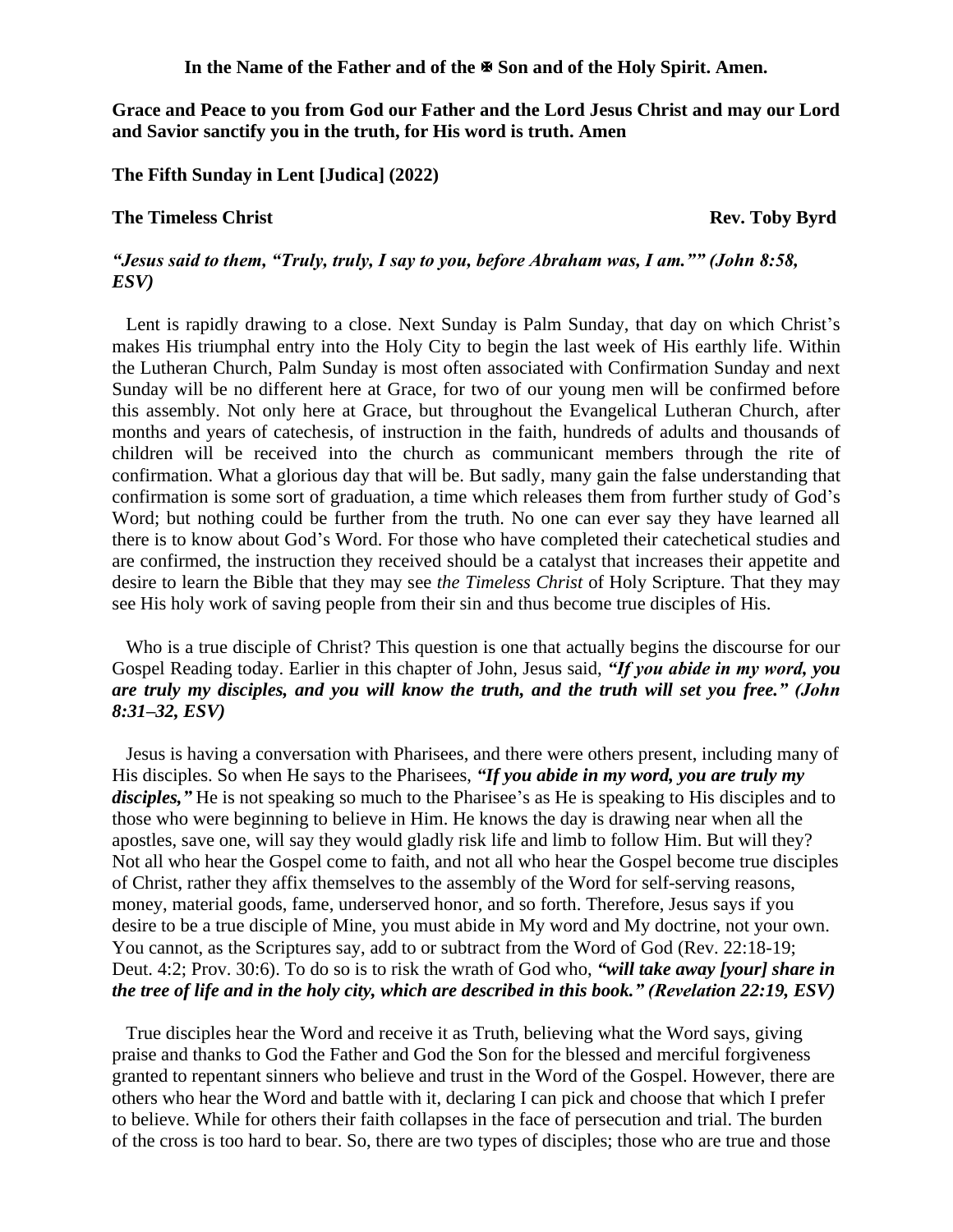who are not. But, if you continue in the Word of Christ, forsaking the world while cleaving to the forgiveness, salvation, and eternal life, promised therein, you will truly be a disciple of Christ.

This truth is vital for the confirmand to understand. Their life in the church is just beginning. They have been taught the six chief parts of the Christian faith, but there is yet more to learn and that additional instruction, is found only in God's Holy Word of Scripture. Jesus says, *"If you abide in my word, you are truly my disciples."* Concern yourself therefore with the doctrine of Holy Scripture as articulated by the church. Preserve in that doctrine through cross and suffering. Remain steadfast, persevere, endure. Say to yourself, "No matter what the world, my flesh, or Satan throws at me, I shall be content to live and die with the *Timeless Christ*. He who is *"the same yesterday and today and forever." (Hebrews 13:8, ESV)* 

Having heard that Jesus said if you abide in His word you would set them free, the Pharisee's misunderstanding, claim they have never been slaves because their heritage has made them free. They say, *"We are offspring of Abraham and have never been enslaved to anyone. How is it that you say, 'You will become free'?" (John 8:33, ESV)* Thus begins a discourse where Jesus tells them their father was not Abraham, but the devil. (John 8:44)

Our text finds Jesus responding to the challenge of the Pharisees, those religious zealots who are proud of their ancestral heritage, proud that Abraham is their father. Look they say, we can trace our heritage to the one God declared righteous, Abraham. Jesus, to whom can you trace your heritage? In fact, they assert, *"Are we not right in saying that you are a Samaritan and have a demon?"" (John 8:48, ESV)* Yes, we consider you nothing more than a Samaritan, and a demon possessed Samaritan at that! Your heritage is to people who have disgraced themselves with their worship of false gods, people who cannot trace their heritage to Abraham. Even as they said the words, they knew they were lying, they knew the heritage of Jesus could be traced through His earthly father Joseph and His mother, Mary. Their lying accusations merely verifies what our Lord Jesus had said of them earlier, *"You are of your father the devil, and your will is to do your father's desires. He was a murderer from the beginning, and does not stand in the truth, because there is no truth in him. When he lies, he speaks out of his own character, for he is a liar and the father of lies." (John 8:44, ESV)* Like their father, these Pharisees lie. But to their specific accusations, Jesus says to them, *"I do not have a demon, but I honor my Father, and you dishonor me. Yet I do not seek my own glory; there is One who seeks it, and he is the judge. Truly, truly, I say to you, if anyone keeps my word, he will never see death." (John 8:49–51, ESV)*

Wow! This really set the Pharisees into a tizzy. So they respond, *"Now we know that you have a demon! Abraham died, as did the prophets, yet you say, 'If anyone keeps my word, he will never taste death.' Are you greater than our father Abraham, who died? And the prophets*  died! Who do you make yourself out to be?" (John 8:52–53, ESV) Come on Jesus, certainly You're not greater than our father Abraham! Jesus responds, *"Your father Abraham rejoiced that he would see my day. He saw it and was glad."* This response infuriates the Pharisees, so they say, *"You are not yet fifty years old, and have you seen Abraham?"* Certainly they are saying, Jesus, You're not only a Samaritan with a demon, but You're a liar or someone who is operating with less than their full mental capacity. Abraham lived and died 2000 years before You, yet You say he saw Your day? *"Jesus said to them, "Truly, truly, I say to you, before Abraham was, I am."" (John 8:56–58, ESV)* 

What a statement by Jesus! He who was born of Mary just a little more than thirty years before this conversation with the Pharisees, yet He says He was in the world before Abraham. Wow! This was too much for the Pharisees to grasp. How could this be? For them it couldn't.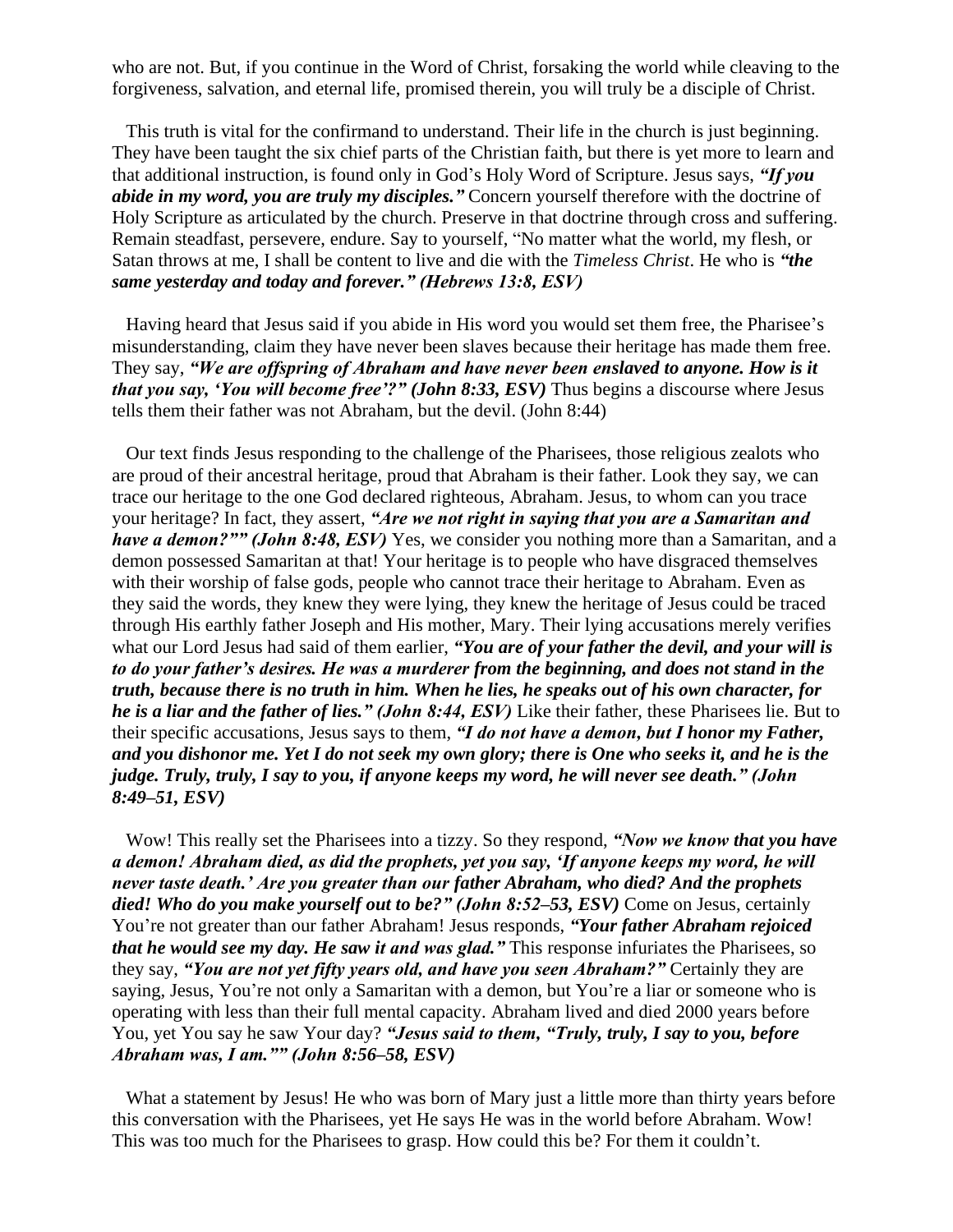## Therefore, angered by our Lord's words, *"they picked up stones to throw at him, but Jesus hid himself and went out of the temple." (John 8:59, ESV)*

Without the aid of the Holy Spirit, one simply cannot hear or read these words of Jesus and understand them. Without the Spirit, the hearer will come to the same conclusion as did the Pharisee's, Jesus must be mad or possessed by a demon. No one lives two-thousand years! He's a liar, let's stone Him.

# Yet, we read in the first chapter of the Gospel of John, *"In the beginning was the Word, and the Word was with God, and the Word was God. He was in the beginning with God." (John 1:1–2, ESV)*

Without question, Jesus, who was born of Mary, says He was with God before Abraham. Like the Pharisee's, this Bible verse has confused many, especially those who insist that Jesus cannot be God, thereby denying the Trinity. Rather than believing Jesus and the history of the Creation given in Genesis One, where God clearly says, *"Let us make man in our image, after our likeness." (Genesis 1:26, ESV)* Here, God uses the first person, plural *"let us"* clearly stating there was more than one divine person involved in the Creation. The Pharisee's insist our understanding does not come from Genesis, but from Deuteronomy and the Shema; *"Hear, O Israel: The LORD our God, the LORD is one." (Deuteronomy 6:4, ESV)* If there is only One God, and it certainly it can't be Jesus, for He is one of us, He must be lying. Furthermore, to worship Jesus as God is a violation of the First Commandment; *"You shall have no other gods before me." (Deuteronomy 5:7, ESV)* We could never violate the first commandment.

Now the Pharisee's didn't have the Gospel of John at their disposal, but they had the prophets and the signs of Jesus to verify our Lord's statement. But for you and I, it is in St. John's gospel that the Holy Spirit speaks of the eternal divinity of Christ as the Second Person of the Godhead, the Triune God, God the Father, God the Son, and God the Holy Spirit. So, when Jesus says, *"before Abraham was, I am,"* this must be received from a Christological perspective. A perspective the Pharisee's lacked.

Of the three persons of the Trinity, only Jesus assumed human flesh. The Son of God is the seed of the woman promised in the Garden of Eden who would crush Satan's head. This Word that was with God at the beginning became *"flesh"* (John 1:14) and dwelt among us. St. Paul reminds us, when the time had fully come, *"God sent forth his Son, born of woman, born under the law," (Galatians 4:4, ESV)* The Incarnate Son of God, the Word, took on our flesh to become one of us while also retaining His divine essence and nature. This Jesus whom the Pharisee's are attacking is both God and Man, the Son of God and the Son of Man. He is standing so close to them they can literally reach out and touch Him. But they do not understand who He is. They do not see Him as the Passover Lamb of God, the promised Messiah who came to earth to save mankind from the wrath of God, the wages of sin. All this is too much to believe for men who have come to believe in themselves.

The ministry and mission of Jesus was filled with healing the sick, the oppressed, the lame, the blind, the demon possessed, and most of all forgiving sinners. Most important, the one who forgave sinners, never sinned. The writer to the Hebrews reminds us, *"For we do not have a high priest who is unable to sympathize with our weaknesses, but one who in every respect has been tempted as we are, yet without sin." (Hebrews 4:15, ESV)* But this high priest also became the sacrifice, the propitiation for our sin. Free of sin, He became sin for us. St. Paul tells us, *"For our sake he made him to be sin who knew no sin, so that in him we might become the righteousness of God." (2 Corinthians 5:21, ESV)* The sinless dies for the sinful. Rejecting temptation to sin, He eradicated the curse of sin, eternal death. He won the victory over sin,